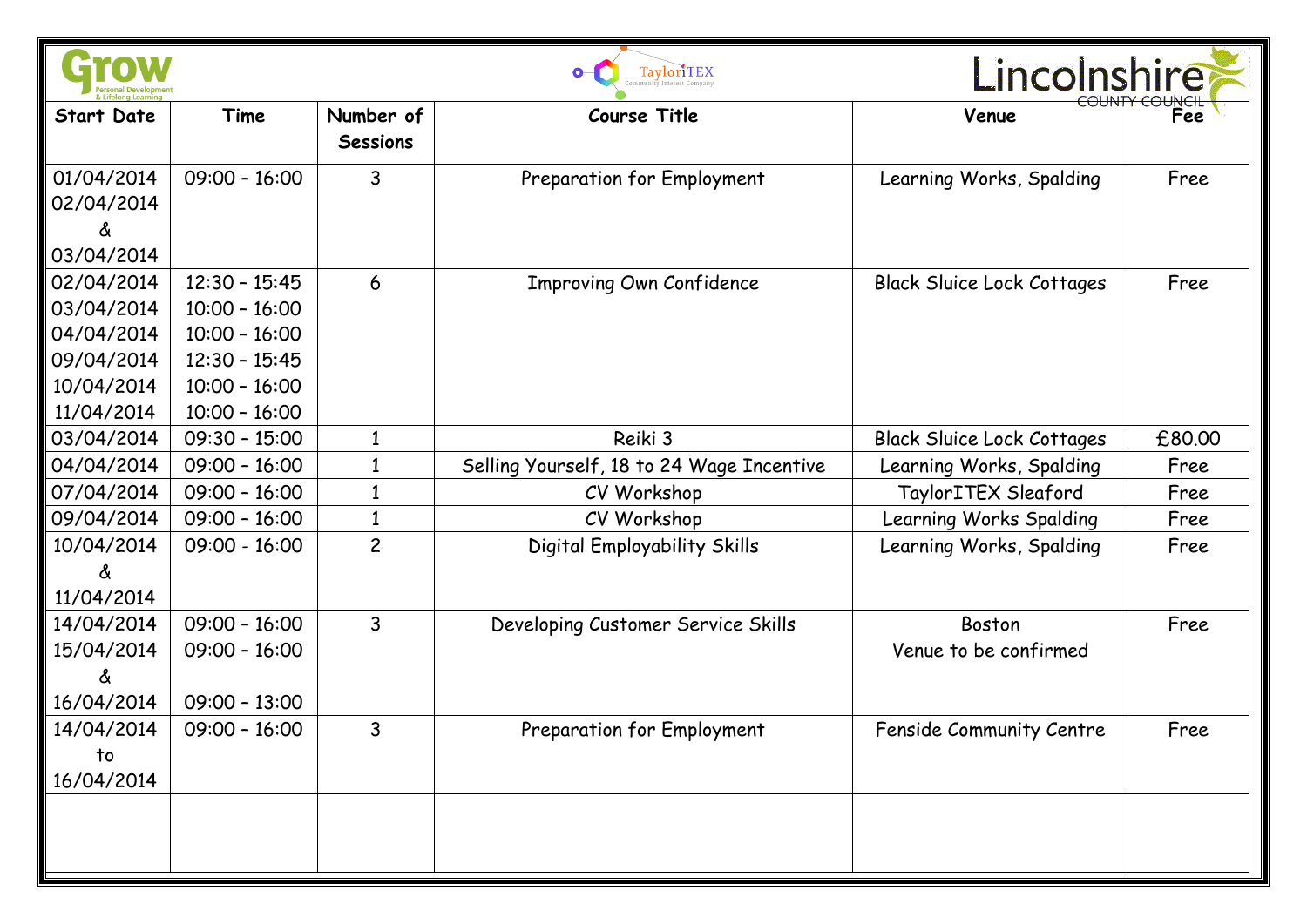|                                                      | TaylorITEX                                            |                              |                                                                                            | Lincolnshire                    |         |
|------------------------------------------------------|-------------------------------------------------------|------------------------------|--------------------------------------------------------------------------------------------|---------------------------------|---------|
| <b>Start Date</b>                                    | Time                                                  | Number of<br><b>Sessions</b> | <b>Course Title</b>                                                                        | Venue                           | Fee     |
| 22/04/2014<br>23/04/2014<br>å<br>25/04/2014          | $09:00 - 16:00$                                       | 3                            | Preparation for Employment                                                                 | Learning Works, Spalding        | Free    |
| 23/04/2014                                           | $09:00 - 16:00$                                       | $\mathbf{1}$                 | CV Workshop                                                                                | Learning Works Spalding         | Free    |
| 28/04/2014                                           | $09:00 - 16:00$                                       | $\mathbf{1}$                 | CV Workshop                                                                                | TaylorITEX Sleaford             | Free    |
| 28/04/2014<br>29/04/2014<br>å<br>30/04/2014          | $09:00 - 16:00$<br>$09:00 - 13:00$                    | 3                            | Preparation for Employment                                                                 | Learning Works, Spalding        | Free    |
| 28/04/2014<br>to<br>28/05/2014                       | $09:30 - 12:00$                                       | 8                            | English for Speakers of Other Languages<br>Attendance on Monday and Wednesday each<br>week | Fenside Community Centre        | Free    |
| 29/04/2014<br>30/04/2014<br>06/05/2014<br>07/05/2014 | $09:00 - 16:00$                                       | $\overline{4}$               | Using ICT in the Workplace                                                                 | Boston<br>Venue to be confirmed | Free    |
| 30/04/2014                                           | $09:00 - 16:00$                                       | $\mathbf{1}$                 | <b>Basic First Aid</b>                                                                     | Learning Works, Spalding        | £15.00* |
| 01/05/2014<br>02/05/2014                             | $09:00 - 16:00$                                       | $\overline{c}$               | Digital Employability Skills                                                               | Learning Works, Spalding        | Free    |
| 07/05/2014                                           | $09:00 - 16:00$                                       | $\mathbf{1}$                 | CV Workshop                                                                                | Learning Works Spalding         | Free    |
| 09/05/2014                                           | $09:00 - 16:00$                                       | $\mathbf{1}$                 | Selling Yourself, 18 to 24 Wage Incentive                                                  | Learning Works, Spalding        | Free    |
| 12/05/2014<br>13/05/2014<br>å<br>14/05/2014          | $09:00 - 16:00$<br>$09:00 - 16:00$<br>$09:00 - 13:00$ | 3                            | Preparation for Employment                                                                 | Learning Works, Spalding        | Free    |